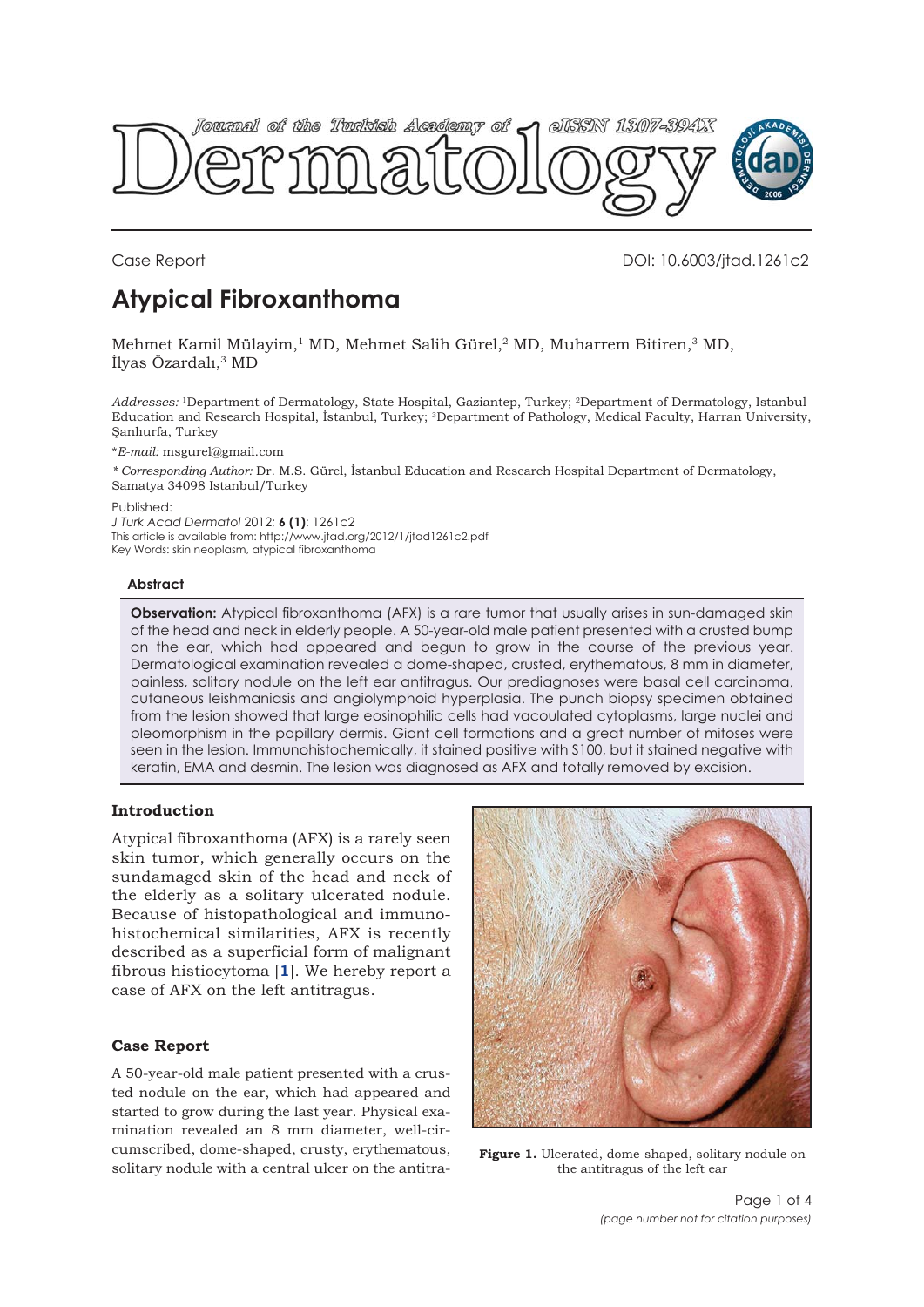<span id="page-1-0"></span>gus of the left ear (**[Figure 1](#page-0-0)**). A few papules resembling opaque pearl were detected around the ulcer with a diameter of 1 mm. Multiple actinic keratotic lesions on the facial region and cutis romboidalis nuchae with actinic damage on the neck were observed. The skin examination was normal in the palm-plantar region, hairy skin, oral mucosa and all the nails. Systemic physical findings were normal. There were no lymphadenopathies. Complete blood count, erythrocyte sedimentation rate, and blood biochemistry values were all within the normal range. Punch biopsy specimen obtained from the edge of nodular lesion on the left antitragus rendered the prediagnoses of basal cell carcinoma, cutaneous leishmaniasis and angiolymphoid hyperplasia.

Histopathological examination showed that the lesion had occupied the whole dermis.

Neoplasic cells were irregularly arranged and the fibroblasts were spindle-like and round cells. Their cytoplasms were wide, eosinophilic, and scarcely vacuolated. There were extensively pleomorphic with prominent nuclei. Multilobular nuclei and giant cells were seen. Great numbers of mitotic figures were observed. Scattered lymphocytes were observed along with dilated vascular structures in between (**Figure 2, Figure 3**). Immunohistochemically, neoplasic cells stained diffusely and strongly positive by vimentin, whereas only focal positivity was found with CD-68 staining. Some of them showed positivity with S-100 protein. Pancytokeratin, EMA, HMB-45, actin, desmin and LCA were negative. The solitary lesion was diagnosed to be atypical fibroxanthoma with clinical, histopathological and immunohistochemical findings and the lesion was totally excised. Histopathological examination of the totally excised material revealed no tumor cells at the surgical margin. There was no local recurrence and no regional lympha-



**Figure 2.** Tumor tissue filling the dermis underneath the squamous epithelium (HE x 100).

denopathy for one year. There was no pathology detected on thoracic and abdominal CT.

### **Discussion**

Atypical fibroxanthoma has two different clinical forms. Solitary, ulcerated nodules (that usually grow in less than 6 months) of 1-2 cm in diameter and nodules seen on sun-damaged skin of the elderly is the most common form of the disease. A less common second form has been characterized on the body and extremities of young people [**[2](#page-2-0), [3](#page-2-0), [4](#page-2-0)**]. AFX is seen twice more frequently in males compared to females [**[5](#page-2-0)**].

AFX seems to occur predominantly on sundamaged skin, with solar elastosis present in 99% of the patients. Reflecting this, the principle sites of occurrence are areas likely to be frequently exposed to sunlight. There was a particular predilection for the head and neck (91% of cases), especially the ears [**[6](#page-2-0)**]. Our case's lesion was on the ear, suggesting that sun protection of the ears by long hair in females may be of importance.

In 1963, *Helwig* defined the exact features of the tumor in accordance with the malignant and xanthomatous appearance and described it as AFX [**[7](#page-2-0)**]. In 1977, *Barr* reported the fibrohistiocytic origin of AFX [**[8](#page-2-0)**]. Atypical fibroxanthoma is a pleomorphic neoplasm consisting of non-epithelial, non-melanocytic and spindle-like cells. When observed in detail, spindle cells, large fibroblastic, histiocytic cells, atypical multinuclear giant cells, osteoclast-like giant cells, lymphocytes and



**Figure 3.** Spindle shaped and polyhedral epitheloid cells in the cellular tumor tissue and multilobulated tumor cells, showing prominent polymorphism in between (HE x 400).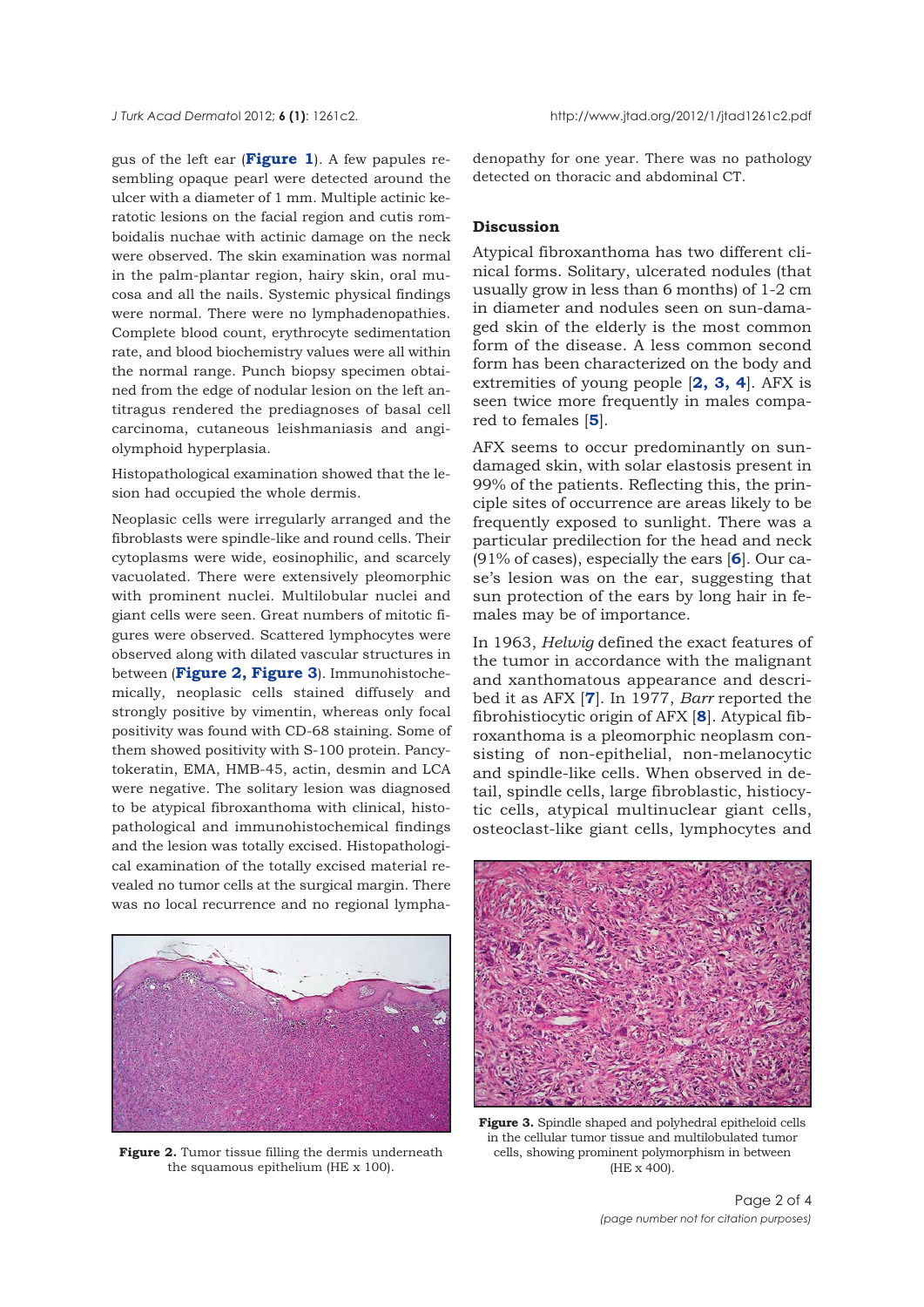<span id="page-2-0"></span>ectasic vascular areas can be observed. The cells are randomly lined and show high mitotic activity, along with hyperchromatic and multilobulated nuclei. In particular, inflammatory cells are found more often at the tumor margin and ulcerated regions [**2, 4, 5, 9, 10**].

Light microscopy alone is insufficient in the differentiation of AFX lesions from the other cutanous spindle cell tumors, therefore immunohistochemical and ultrastructural investigations should be performed. It usually stains positive with CD68 and actin but it usually stains negative with desmin, S-100, HMB-45 or keratin markers. But keratin staining should be used at least once in every AFX-diagnosed patient in order to rule out squamous cell carcinoma. Jensen reported positive staining of 40 of 46 AFX lesions with procollagen-1 [**6, [11](#page-3-0)**].

Some primary and metastatic neoplasms can be similar to AFX, and malignant melanoma, dermatofibrosarcoma protuberance, malignant peripheral nerve sheath tumors, soft tissue sarcomas and pyogenic granuloma should be keep in mind in the differential diagnosis [**6, 9, 10, [12](#page-3-0)**]. Specific diagnosis is important because there seems to be a very low risk of recurrence or metastasis despite the frequently alarming histology [**6**].

Solar radiation is a predisposing factor in the etiopathogenesis of AFX. In recent molecular studies, there have been reports of p53 mutations in AFX cells. As in non-melanoma skin cancer, this condition is attributed to the p53 gene mutations caused by UV light and p53 immune reactivity has been found to be present in 7 of 10 lesions [**[13](#page-3-0)**]. H-ras and Kras gene mutations have been detected in 2 of 8 malignant fibrous histiocytomas. There were no H-ras, K-ras or N-ras mutations in 8 AFX patients in the absence of N-ras mutation [**[14](#page-3-0)**]. Our case is in consistence with this theory with respect to the occurrence of the lesion on a sun-exposed area and at the same time, in the presence of other signs of actinic damage such as actinic keratosis and cutis rhomboidalis. However, the lesions in the non-sun exposed parts of the body cannot be explained by the UV light effect. Radiation therapy and local skin trauma are other possible factors in the etiology of AFX. Out of 642 kidney transplant patients, two malignant

fibrous histiocytomas and one AFX cases were detected and immunosuppression was thought to play a role in occurrence of the tumor [**[15, 16](#page-3-0)**].

Spontaneous regression rarely may occur but total excision of the lesion is the treatment of choice [**6**]. The prognosis is good following total excision of small and superficial lesions. Due to the reported recurrence rates of 5-10%, total excision of the tumor with a clean surgical margin is a must. Recurrence is related to the subcutaneous fat tissue invasion and incomplete or insufficient excision, and it usually occurs 1-2 years after the excision. Metastasis is rare and metastatic dissemination occurs to the regional lymph nodes, parathyroid, and especially to the lung. Risk factors for metastatic invasion are: prominent cellular pleomorphism, high mitotic activity, deep invasion, vascular invasion, tumor necrosis and repetitive local recurrence [**5, 9, [17](#page-3-0), [18](#page-3-0)**].

#### **References**

- [1.](#page-0-0) Zelger B. Mesencymal and neural tumors. In: Burgdorf W, Plewig G, Landthaler M, Wolf H, eds. Dermatology. 3 ed. Berlin: Springer, 2009:1441.
- [2. Crowson AN, Carlson-Sweet K, Macinnis C, Taylor](#page-1-0) JR, Battaglia T, LaMar WL, et al. Clear cell atypical fibroxanthoma: a clinicopathologic study. J Cutan Pathol 2002; 29: 374-381. PMID 12135470
- 3. Fretzin DF, Helwig EB. Atypical fibroxanthoma of the skin. A clinicopathologic study of 140 cases. Cancer 1973; 31: 1541-1552. PMID 4709969
- 4. Marcet S. Atypical fibroxanthoma/malignant fibrous histiocytoma. Dermatol Ther 2008; 21: 424-427. PMID 19076618
- [5.](#page-1-0) Mirza B, Weedon D. Atypical fibroxanthoma: a clinicopathological study of 89 cases. Australas J Dermatol 2005; 46: 235-238. PMID 16197421
- [6.](#page-1-0) Beer TW, Drury P, Heenan PJ. Atypical Fibroxanthoma: A Histological and Immunohistochemical Review of 171 Cases. Am J Dermatopathol 2010. PMID 20526171
- [7.](#page-1-0) Helwig EB. Atypical fibroxanthoma. Tex J Med 1963; 59: 664-667.
- [8.](#page-1-0) Barr RJ, Wuerker RB, Graham JH. Ultrastructure of atypical fibroxanthoma. Cancer 1977; 40: 736-743. PMID 196742
- 9. Cooper JZ, Brown MD. Malign fibrous tumors of the dermis. In: Wolff K, Goldsmith L, Katz S, Gilchrest B, Paller A, Leffell D, eds. Fitzpatrick's Dermatology in General Medicine. 7 ed. Newyork: Mc Graw Hill, 2008:1161-62.
- 10. Luzar B, Calonje E. Morphological and immunohistochemical characteristics of atypical fibroxanthoma with a special emphasis on potential diagnostic pit-